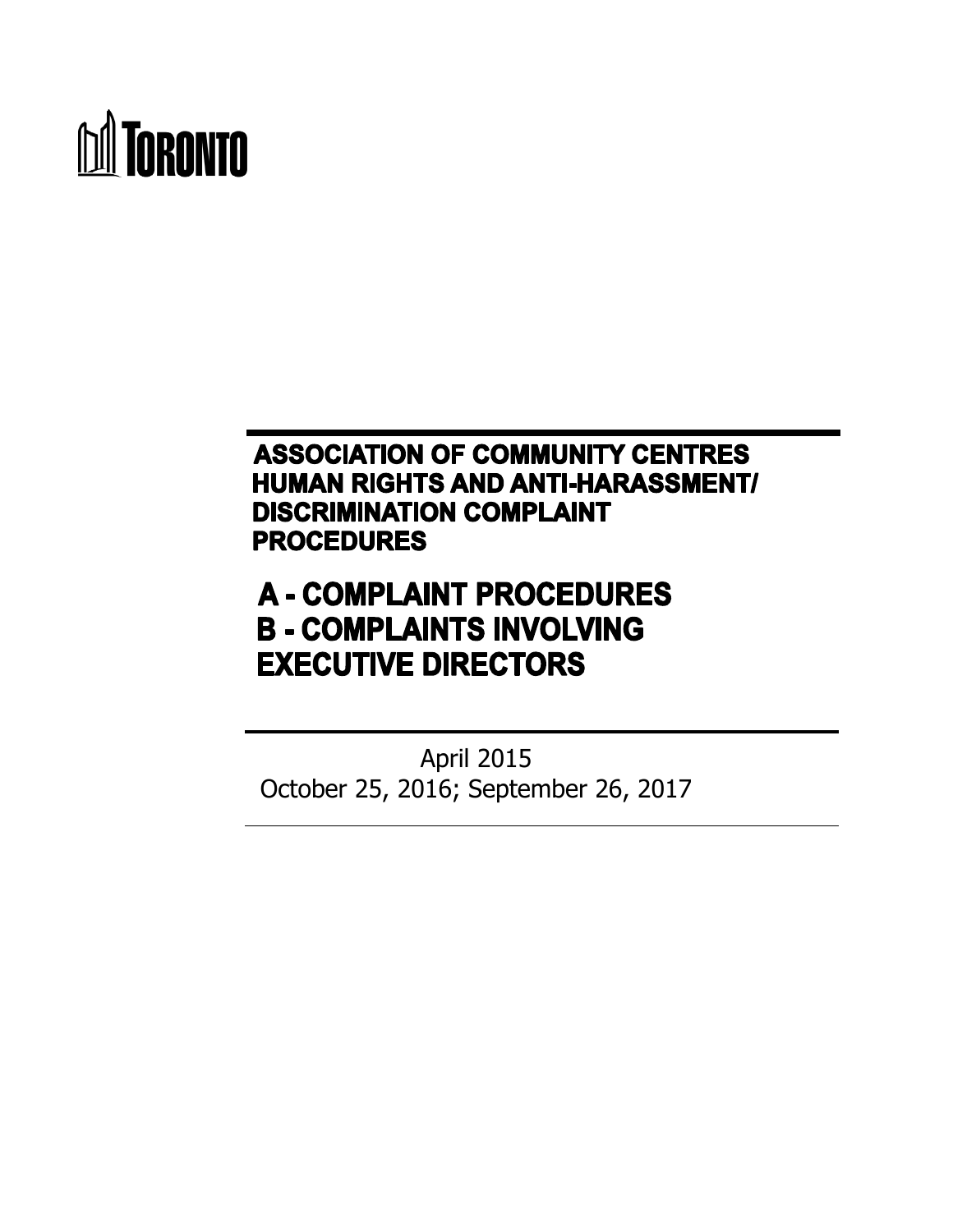#### **Purpose**

The following procedures have been established so that complaints of discrimination and harassment can be reported and resolved internally and are intended as an alternate dispute resolution process to more formal legal avenues. These procedures should be read in conjunction with the City of Toronto Association of Community Centres *[Human Rights and Anti-](https://wx.toronto.ca/intra/hr/policies.nsf/a8170e9c63677876852577d7004f8/c8c007fd9cd24c6585257d4e00653676?OpenDocument)[Harassment/Discrimination Policy](https://wx.toronto.ca/intra/hr/policies.nsf/a8170e9c63677876852577d7004f8/c8c007fd9cd24c6585257d4e00653676?OpenDocument)* (HRAP). The goals of the HRAP and the complaint resolution procedures is to a) assist employees and service recipients in exercising their rights where they believe that they have experienced harassment/discrimination and b) to prevent, correct and remedy situations of discrimination or harassment and not to be punitive, although discipline may result.

[The Manager's Guide to Addressing Employee Harassment and Discrimination Complaints &](http://insideto.toronto.ca/edhr/pdf/managers-guide.pdf)  [Incidents](http://insideto.toronto.ca/edhr/pdf/managers-guide.pdf) was prepared to assist management in fulfilling their policy and legislated obligations and provide guidance on all steps required to appropriately address employee issues of discrimination and/or harassment under the HRAP in a fair and timely manner. Management must adhere to the steps identified in the guide when addressing complaints and incidents of harassment and discrimination.

#### **Jurisdiction**

The following procedures apply to complaints of harassment and/or discrimination brought under the City of Toronto's HRAP. Complaints under the HRAP may be brought by employees, recipients of services, users of facilities and students of the following Community Centres:

- 1. The 519 Community Centre
- 2. Applegrove Community Complex
- 3. Cecil Community Centre
- 4. Central Eglinton Community Centre
- 5. Community Centre 55
- 6. Eastview Neighbourhood Community Centre
- 7. Harbourfront Community Centre
- 8. Ralph Thorton Community Centre
- 9. Scadding Court Community Centre
- 10. Swansea Town Hall Community Centre

The following are exceptions to the City's jurisdiction to handle complaints under the HRAP:

**Other Avenues of Complaint:** Parties have a legal right to pursue a discrimination and harassment concern under a variety of complaint avenues; e.g., a complaint under the HRAP, an application to the Human Rights Tribunal of Ontario, an application to the Ontario Labour Relations Board, a civil suit, a criminal complaint and employees can grieve pursuant to the terms of their collective agreement. If another complaint avenue about the same or related events has been pursued, the Human Rights Office (HRO) cannot intervene.

**Community Centres' Board Members**: The HRO has no jurisdiction over Members of Community Centres' Boards. If you believe you have experienced harassment and/or discrimination by a Member of a Community Centre's Board, or you are a Member of a Community Centre's Board who is experiencing harassment and/or discrimination, you may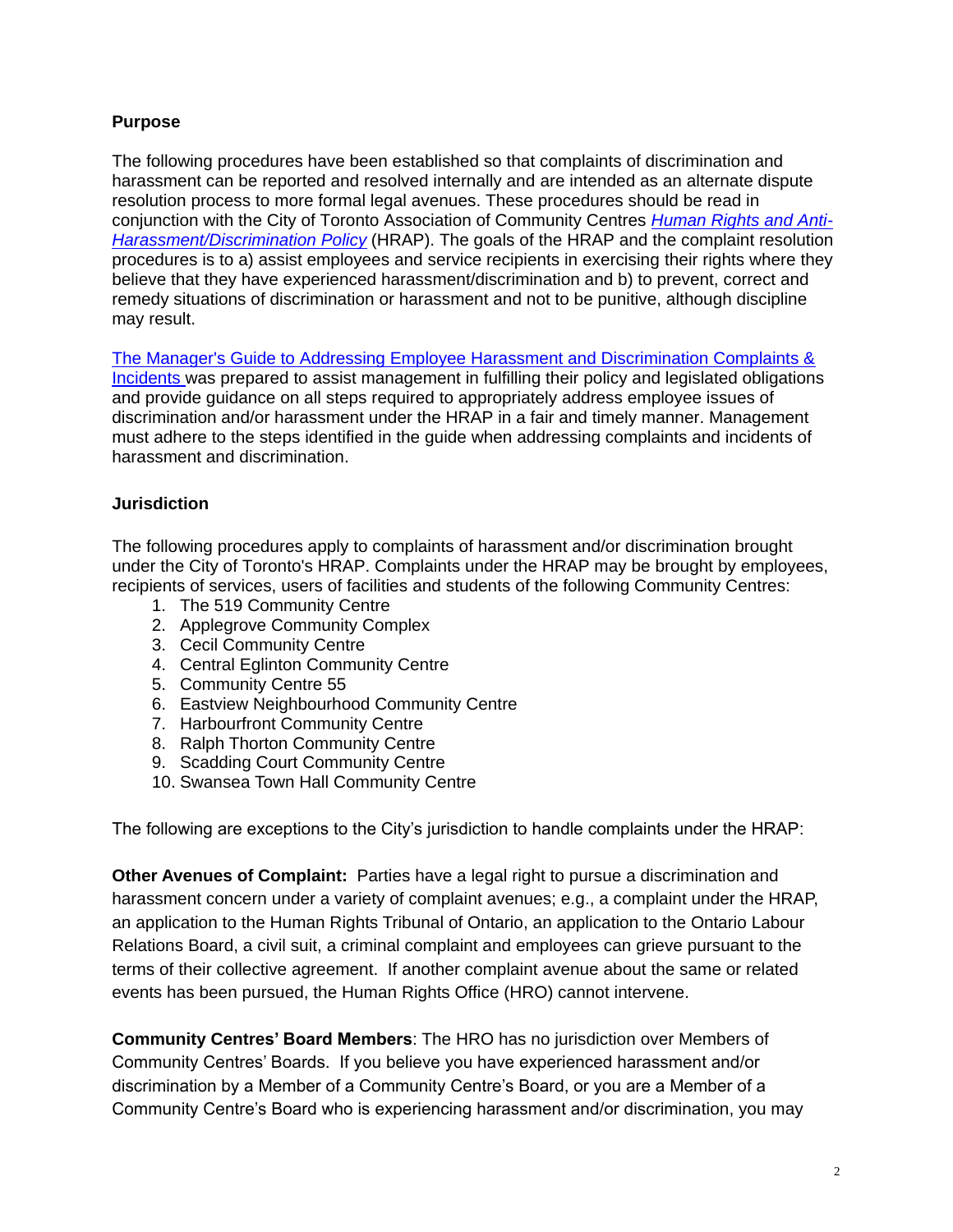consult and/or file a complaint with the City of Toronto's Integrity Commissioner. You may contact the Office at 416-392-3826 or *http://www.toronto.ca/integrity*.

If your complaint is within the jurisdiction of the HRAP, you may use our *[confidential](https://epass.toronto.ca/f5-w-68747470733a2f2f77782e746f726f6e746f2e6361$$/inter/cmo/humanrights.nsf/complaint?openform)  [online complaint form to file a complaint.](https://epass.toronto.ca/f5-w-68747470733a2f2f77782e746f726f6e746f2e6361$$/inter/cmo/humanrights.nsf/complaint?openform)*

#### **A. COMPLAINT PROCEDURES**

**1. Confidentiality:** All persons involved with a harassment/discrimination complaint, including complainants, respondents, support persons, witnesses, management and/or union/association representatives and investigators are expected to treat the matter as confidential. During an investigation, identifying information about any individuals should not be disclosed unless the disclosure is necessary for the purpose of investigating, taking corrective action or is otherwise required by law. Parties to a complaint must not advise anyone in the workplace or otherwise connected to the workplace and/or service provision about the investigation, any involvement in the investigation and/or the contents of an investigation interview and/or report. Parties are not to ask individuals if they have participated in an investigation process or discuss any details about any investigation interviews. Employees may be disciplined if confidentiality is breached by communicating with any person other than their union representative, health care practitioner or another legal authority at any time before, during or after an investigation or resolution of a harassment/discrimination complaint. Persons involved with a harassment/discrimination complaint may be required to sign a confidentiality agreement. Managers and supervisors are required to keep information as confidential as possible when addressing human rights concerns and are also subject to discipline for breaches of confidentiality. Subject to the requirements of procedural fairness of the investigation/resolution process, the Human Rights Office (HRO) will preserve confidentiality as much as possible, or as legally required or permitted – see below for when exceptions may be made to the disclosure of confidential information. Consult the HRO for additional details regarding confidentiality exceptions.

Under the *Occupational Health and Safety Act* (*OHSA*), complaint details, investigations/results/reports produced under the HRAP are not considered to be occupational health and safety reports that are shared with joint health and safety committees. Therefore, to enable compliance and to protect confidentiality, these documents are not to be shared with joint health and safety committees.

**2. Confidentiality Exceptions:** In cases where an individual/group who has consulted the HRO engages another legal proceeding which is related to the subject matter of the HRO consultation, upon receipt of the legal proceeding documentation, (e.g., grievance, WSIB report, etc.,) and request by the City's Legal Services Division and/or Human Resources Division, the HRO will determine whether it is appropriate to:

- confirm or deny whether it was consulted
- respond to specific questions regarding the consultation for the purpose of responding to the legal proceeding
- provide a brief summary of the nature of the consultation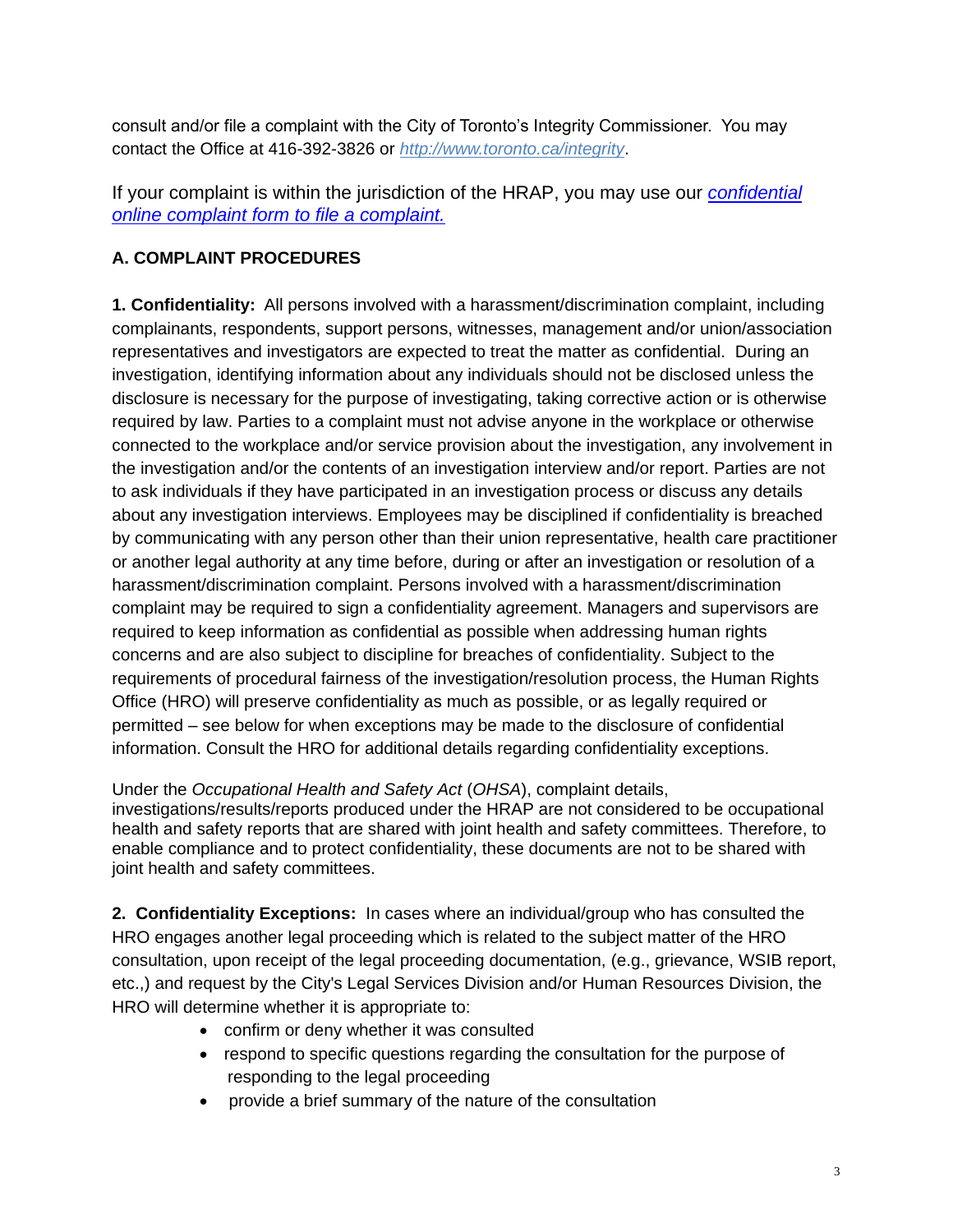Where the entire contents of a HRO file is required or where the HRO determines that it is appropriate, consent of the employee or a court/tribunal/arbitral order will be required prior to the release of the file or additional information. However, in cases where an HRTO application is filed by an individual/group who has consulted the HRO on the same and/or a related matter, the HRO will upon receipt of the application and request, provide a copy of its file to the Legal Services Division

3. **Complaint/Incident Source:** Complaints about a contravention of the HRAP will be accepted from any source that provides reasonable grounds upon which to initiate an intervention. Complaint/incident sources may include the individual who was the subject of the action complained about, an involved person or group, a witness or other third parties. All persons who believe that they have experienced or witnessed harassment and/or discrimination should keep detailed notes about the issue(s). Where the HRO deems necessary, complainants will be required to provide a written account of their concerns. Where necessary and appropriate, the HRO may assist in drafting the complaint. The HRO may also initiate a formal complaint if it has information that suggests the existence of an outstanding specific or systemic problem.

4. **Time Limits:** The time limit for the filing complaints under the HRAP is one year from the date of the last incident of alleged discrimination or harassment.

5. **Notification of complaint**: In most cases, respondents will be informed of the complaint as soon as practicable. In certain circumstances, the respondent may not be advised of the complaint against him or her. Such circumstances include where the complaint does not warrant exploration, where the complaint is outside the policy mandate or where an issue can be resolved through a remedy such as training.

6. **Complaint Records:** Any record of a complaint and all related documentation will be handled confidentially and stored in a secure location separate from employee personnel files. Records of a complaint will only be placed on an employee's personnel file when they have been found to breach HRAP and disciplinary action is taken. This record of discipline is subject to the provisions of any applicable collective agreement.

**7. Range of Resolution Options:** Several options to resolve harassment and discrimination concerns are available for complainants. Informal approaches can foster prompt resolution and prevent escalation; particularly when concerns are raised promptly. These are opportunities for parties to resolve a dispute, ensure the workplace is free from harassment and discrimination and address broader issues that caused or contributed to the dispute.

**7.1 Consultation - Advice & Assistance:** Complainants may benefit from having expert information and advice before deciding how to proceed with a discrimination or harassment concern. Complainants can consult management staff, Human Resources Division staff or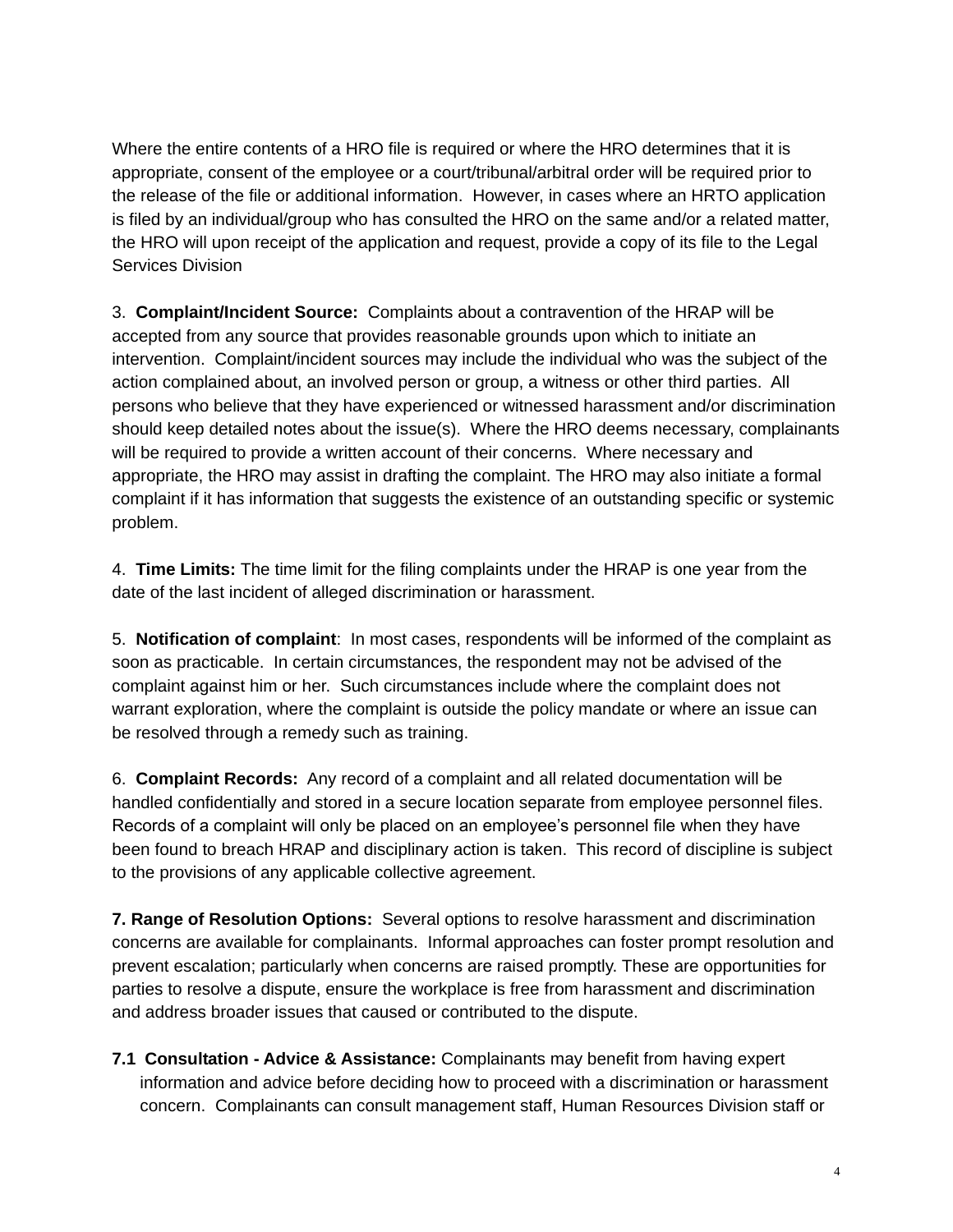HRO staff. These staff all have a responsibility to take action to resolve and prevent harassment and discrimination – [refer to section 3.0](http://wi.toronto.ca/intra/hr/policies.nsf/9fff29b7237299b385256729004b844b/019a1b99227c73cd8525674d0047520a?OpenDocument) of the HRAP, Roles and Responsibilities – and can provide advice, assistance, coaching, and referrals to assist complainants in addressing harassment or discrimination themselves. Employees may also consult their union or staff association.

- **7.2 Talking to the person about their conduct:** All complainants must make good faith efforts to attempt to resolve matters themselves before filing a complaint. If a complainant feels he or she is experiencing harassment or discrimination, he or she should immediately make known to the person that his or her conduct is unwelcome or offensive and may be in breach of the HRAP. It is important that this message be clear and unambiguous. When presented with a legitimate breach of the HRAP, all employees, including management staff are expected to make reasonable adjustments to their behaviour to resolve the matter. If addressing the person responsible could lead to safety risks, or is not appropriate, complainants may pursue other resolution options outlined in these procedures.
- **7.3 Interventions by other staff:** If a complainant is unable to resolve the issue him/herself or the discrimination or harassment continues after asking the person to stop, the complainant may request management or the HRO to intervene to facilitate resolution. Where an incident/concern/complaint involves the employee's superior, the employee may raise the concern with that person's manager or to the HRO.

HRO staff will determine in consultation with a complainant whether the concern(s) can be referred to Central Eglinton Community Centre's management to allow an opportunity to resolve the matter. HRO staff can advise parties where there are concerns about real or perceived bias, fairness, etc., when management is exploring concerns. Consult the HRO for details.

This option may include:

- a more in-depth examination and/or investigation<sup>\*</sup> of the concerns and allegations; consulting, advising, meeting with and/or interviewing management, the respondent, witnesses, Human Resources staff etc.
- a review of documentary evidence, e.g., email messages
- Where appropriate, an option by parties to participate in mediation or to have a facilitated negotiation to resolve the issues
- a communication in writing to the complainant(s) and respondent(s) advising whether allegations were fully, partially or not substantiated and confirmation where necessary, of corrective actions that will be undertaken to resolve and remedy policy breaches

\*The *OHSA* requires an investigation be conducted into all employee complaints/incidents of non-*Code* workplace harassment, sexual harassment, gender identity harassment, gender expression harassment and sexual orientation harassment - Refer to the [Manager's Guide](http://insideto.toronto.ca/edhr/pdf/managers-guide.pdf)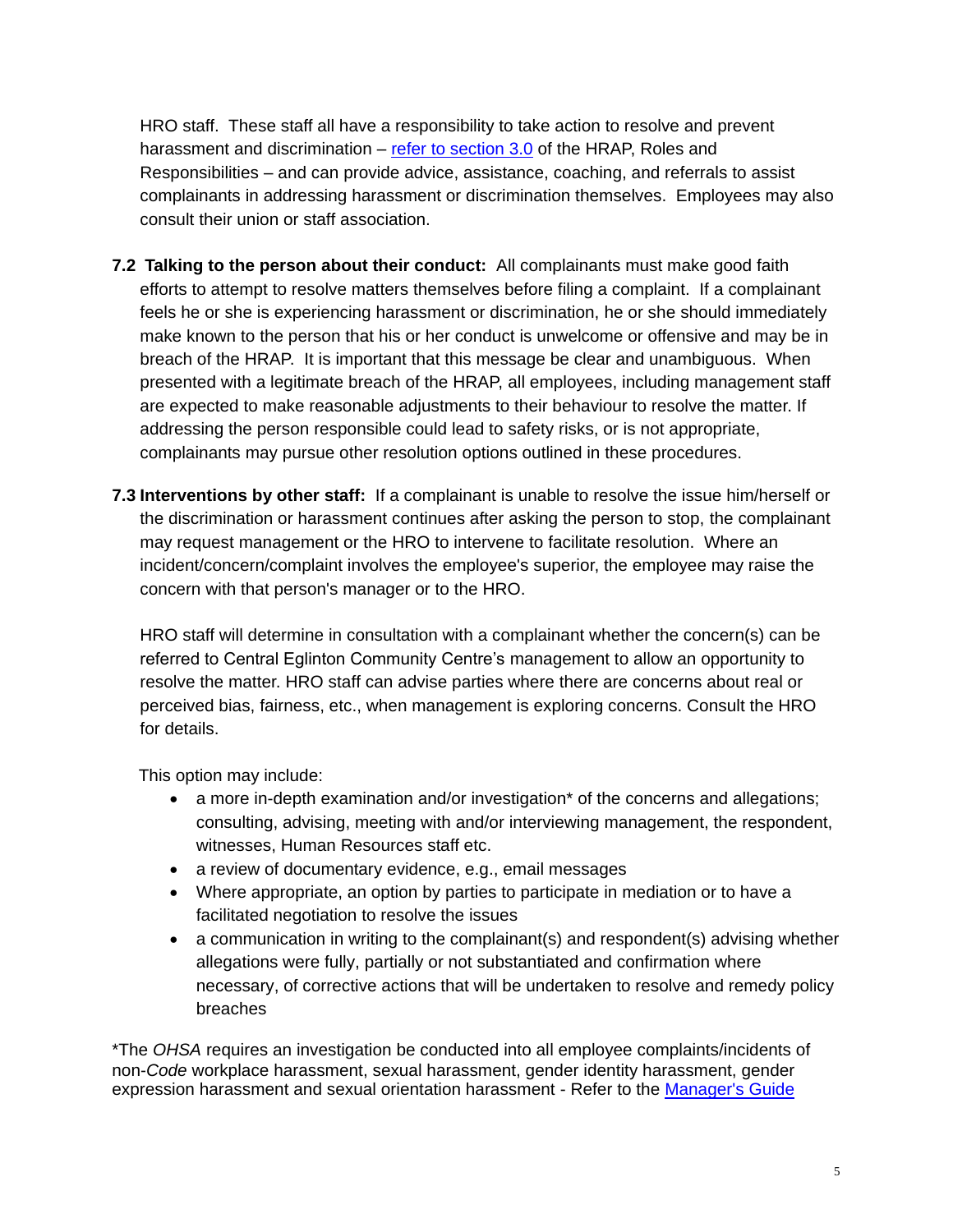**8. Mediation:** Where appropriate, the HRO may offer to mediate the complaint at any point before, during or after an investigation. Participation in mediation is voluntary and either party to the mediation is entitled to have a "support person" (as defined in section 11 below) attend the mediation. Where the mediator is of the opinion that the presence of the support person selected is inappropriate or that it may or is hindering the mediation process, the mediator will advise the relevant party and he or she may be entitled to select another support person provided that doing so does not hinder or unduly delay the mediation. All mediation discussions will be held on a confidential, "without prejudice" basis. Any settlement would have to be satisfactory to both parties, be consistent with the HRAP and approved by senior management where appropriate. Parties will be required to sign a confidential Minutes of Settlement.

**9. Investigations:** Investigations, both informal and formal, conducted by staff of the HRO will include a comprehensive and impartial review of all relevant information (e.g., the respondent's position/response, witness information, documentary evidence, etc.) including an exploration of whether broader issues contributed to the complaint. The investigator has the authority to speak with anyone, examine and copy any documents, records, files, and enter any work locations which are relevant to the complaint.

**10. Formal Complaints and Investigations:** If the informal approaches are not effective or appropriate to resolve a situation, or the complaint is of a serious or systemic nature, a formal complaint and investigation may be necessary.

10.1 All formal complaints will be referred to the HRO for mediation and/or investigation.

10.2 HRO staff will assess whether a formal complaint is the only appropriate way to address the concern.

10.3 Formal complaints must be in writing and signed by the complainant using the HRO complaint form. Where necessary and appropriate, the HRO may assist in drafting the formal complaint.

- 10.4 Where possible the following details should be included in the complaint:
	- what happened a description of the events or situation particularly specific details of what the respondent said or did that the complainant believes could be considered harassment or discrimination.
	- The Human Rights Code (Code) ground if applicable,
	- When it happened dates and times of the events of incidents
	- Where it happened
	- Who saw it happen the names of witnesses, if any
- 10.5 The Executive Director of the Community Centre will be notified of a formal complaint as soon as it is initiated by the HRO.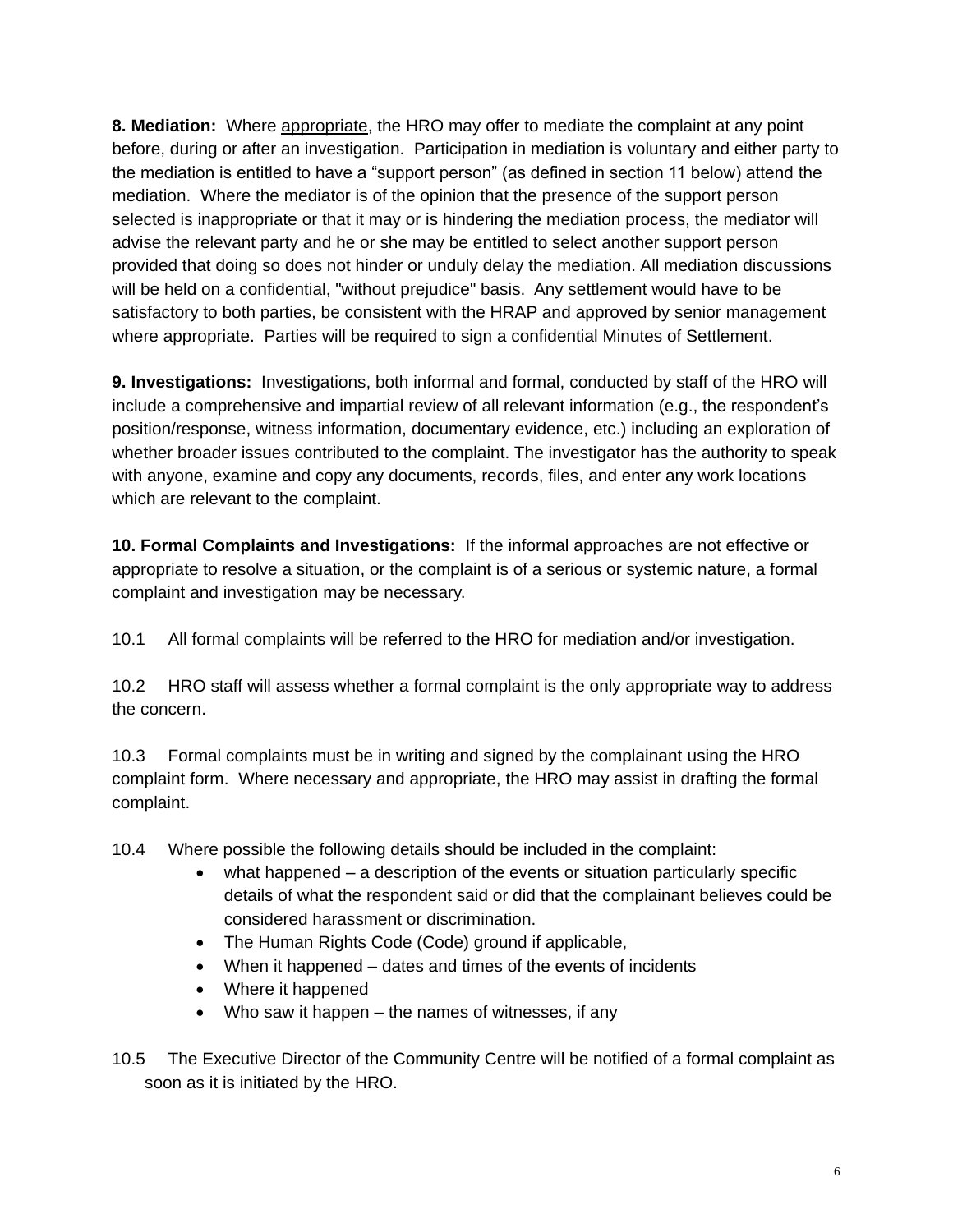- 10.6 Respondents to a complaint will be notified as soon as practicable during the investigation process.
- 10.7 The HRO will determine in consultation with the Executive Director and others as necessary and on a case-by-case basis, whether the complainant or respondent should be relocated within the division, provided with an alternate reporting relationship or placed on a paid leave during an investigation.
- 10.8 HRO staff will conduct a thorough, fair investigation, including interviewing the complainant(s), respondent(s) and witnesses, gathering and reviewing documentary evidence and exploring whether broader issues contributed to the complaint.
- 10.9 At the conclusion of an investigation, the investigator will prepare a written report that includes the allegations, respondent's position, witness and documentary evidence, factual findings, conclusions and discussion about policy violation(s).
- 10.10. Findings will be provided to the Executive Director of the Community Centre, the complainant(s) and respondent(s).
- 10.11. The parties will be given an opportunity to submit comments before a final decision is made to resolve the complaint.
- 10.12. The HRO will make recommendations to correct any existing problems and/or to prevent similar problems from occurring in the future.
- 10.13. Final decisions regarding corrective actions/the disposition of a complaint will be made by the Executive Director as applicable and communicated in writing to the parties.

**11. Support:** Complainants and respondents have the right to be accompanied by a support person of their choice during meetings regarding a complaint under HRAP. Where the HRO is of the opinion that the presence of the support person selected is inappropriate or that it may or is hindering the process, the HRO will advise the relevant party and he or she may be entitled to select another support person provided that doing so does not hinder or unduly delay the meeting/process. The purpose of the support person is simply to be present to support the complainant or respondent. They are not permitted to participate in any way. As this complaints procedure is a mechanism for alternative dispute resolution, parties are not entitled to select legal counsel to fulfill the role of support person. Witnesses are not entitled to bring a support person. However, if a witness offers details/evidence that may implicate them as a respondent or if others implicate the witness as a potential respondent prior to the meeting, they will be informed of their right to a support person and the meeting will be re-scheduled if a support person is requested, but not available.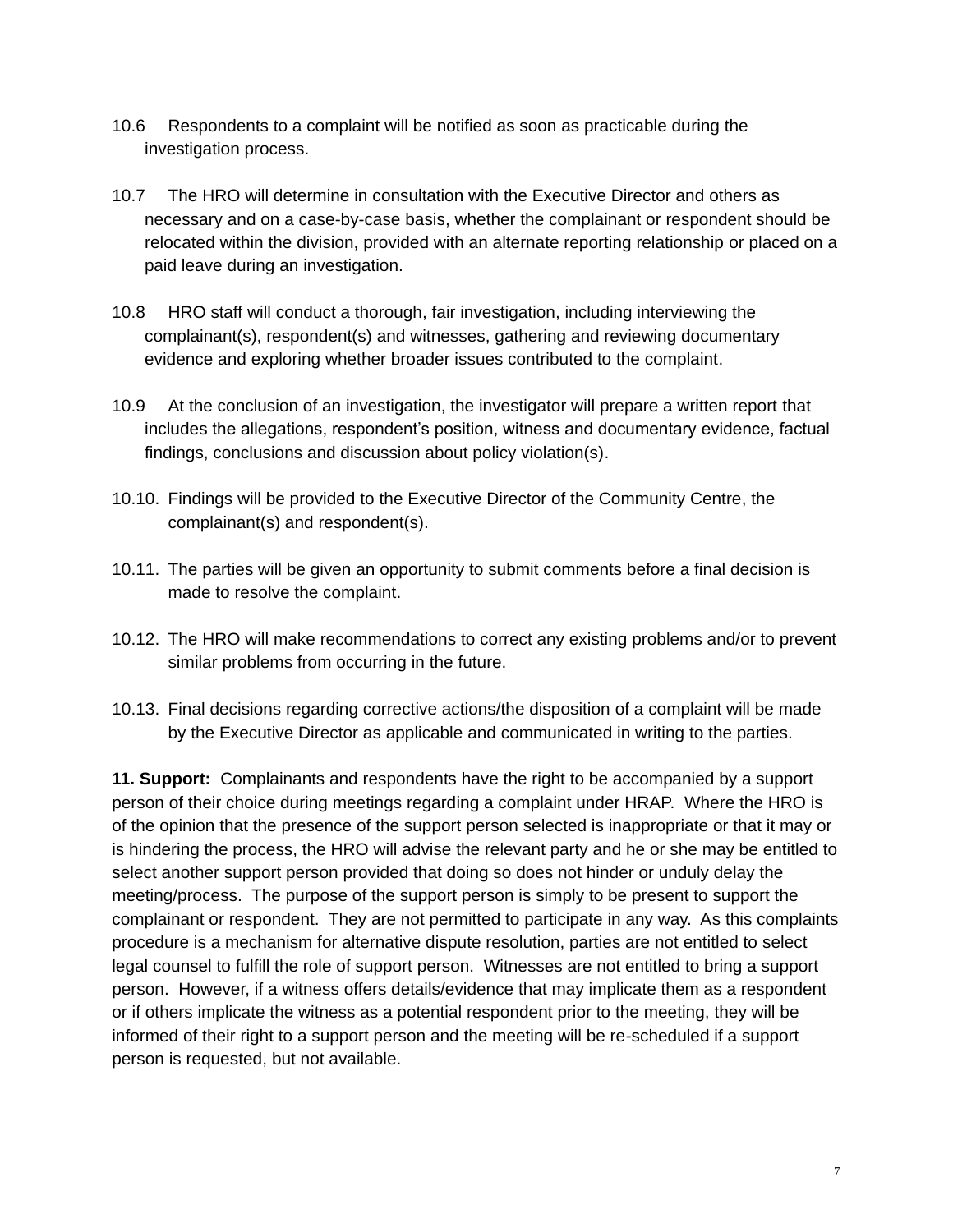**12. Completion of Investigation/Mediation:** Investigations under the HRAP should be completed in 90 days of the investigation initiation. Parties will be advised in writing prior to the 90 day period if a delay is anticipated. Completion of investigations should not exceed 6 months unless there are extenuating circumstances.

**13. Reprisals:** The HRAP strictly prohibits any retaliation, either direct or indirect, against an individual for: exercising their rights under the HRAP, initiating a complaint in good faith, investigating a complaint, being a decision maker in a complaint, participating as a witness in an investigation, being a respondent to a complaint, having been associated with, or representing a complainant, witness or respondent. Appropriate discipline for a policy violation (or other workplace misconduct) is not considered a reprisal.

**14. Disciplinary Action:** Any employee who engages in discrimination or harassment, reprisals, or breaches confidentiality before, during, or after an investigation or resolution may be subject to appropriate disciplinary action up to and including termination of employment. Staff who are in a supervisory position and fail to take action when they become aware of or are advised of alleged discrimination and/or harassment may also be subject to disciplinary action. Disciplinary action may also be taken if a complaint is found to be vexatious, made in bad faith and/or an abuse of process. Consequences for policy violations may include but are not limited to: an apology, counselling, education and training, a verbal or written reprimand, suspension with or without pay, a transfer or termination of employment. In determining appropriate consequences, factors including, but not limited to, the following will be taken into account: the nature of the violation, the severity, whether the individual has previously violated the HRAP and/or whether there is relevant discipline on file.

**15. "Non-***Code***" Workplace Harassment (Employees only):** Management are responsible for intervening and addressing concerns/complaints of non-*Code* workplace harassment and incivility - where such complaints do not engage additional *Code* prohibited grounds. The HRO will only accept complaints of non-*Code* workplace harassment where there is evidence that management has failed to meet policy obligations. Employees should raise their workplace harassment concerns to their superior. If the concern/complaint involves the employee's superior, the employee may raise the concern with that person's superior. HRO staff can advise parties where there are concerns about real or perceived conflict, fairness, etc., in exploring concerns. Consult the HRO for details.

**16. Refusal to Intervene:** The HRO has discretion to refuse to intervene or investigate or may discontinue an intervention or investigation where:

16.1 A complaint is made anonymously without sufficient detail to trigger policy obligations;

16.2 The complaint is outside the time limit;

16.3 The complaint is trivial, frivolous, vexatious or made in bad faith/an abuse of process; or having regard to all the circumstances further investigation of the matter (or intervention) is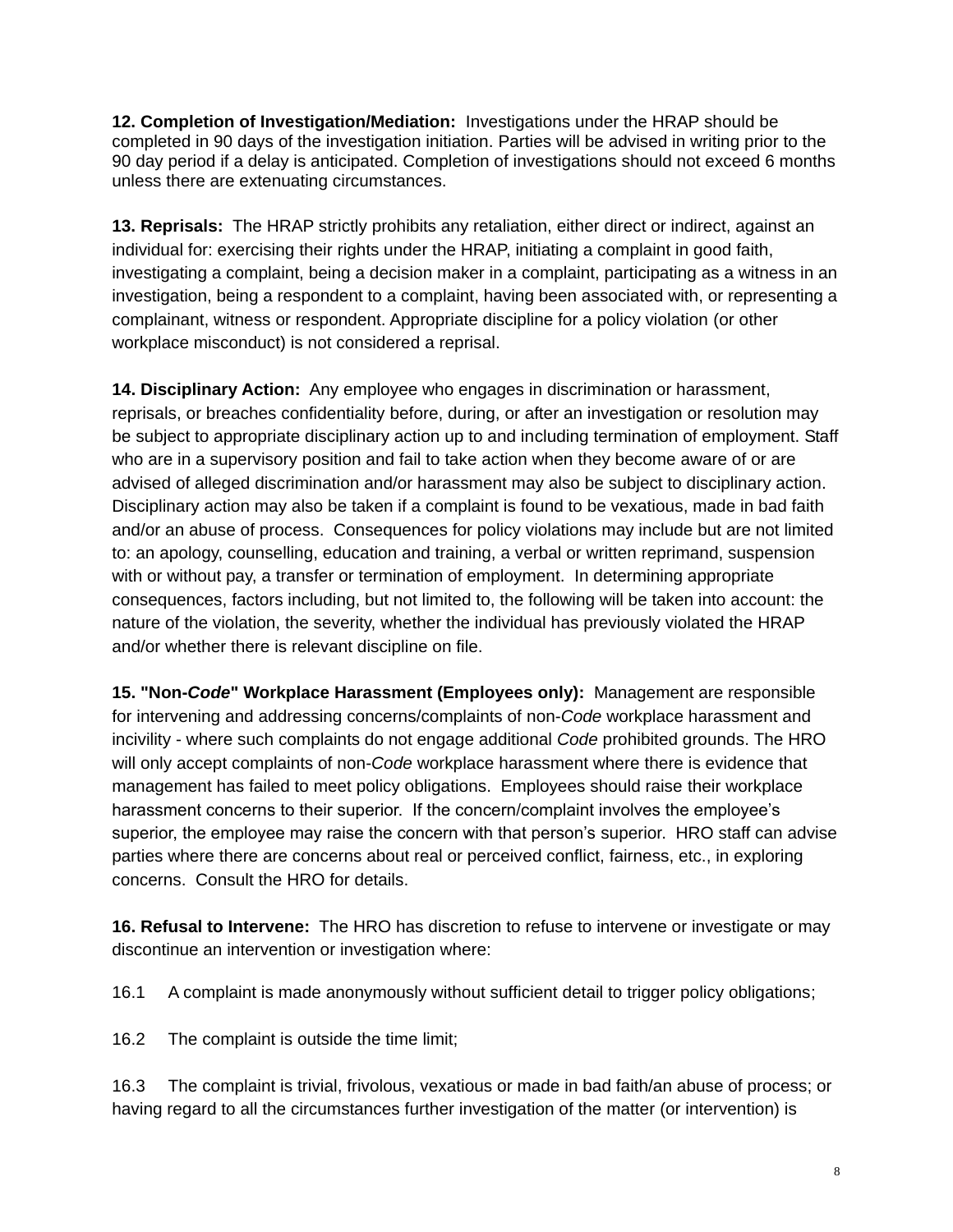unnecessary. Trivial complaints involve allegations that are of such a minor nature that proceeding with an intervention is not in the public interest. A frivolous complaint contains allegations that, even if true, are not a breach of the HRAP. A complaint is vexatious when the complaint has been the subject of a decision by an alternate complaint process that considered the human rights allegations, a reasonable offer to remedy the complaint was rejected by the complainant and/or the complaint was filed to annoy, embarrass or harass the respondent. Complaints are an abuse of process/made in bad faith when an adequate remedy already exists or the complainant is engaging in improper action - fraud, deception, intentional misrepresentation - or is motivated to file out of malice or vindictiveness.

16.4. As this complaints procedure is a mechanism for alternative dispute resolution, a mediation or investigation may be terminated if either party to the complaint retains legal counsel and/or engages another complaint forum.

16.5. Residents and service recipients may be required to exhaust any other avenues of appeal which are reasonably available prior to making a complaint under this policy.

16.6. Complaints of harassment and/or discrimination related to contracted services may be made to the contractor and/or division responsible for the contracted service. All City contracted service providers are required to have internal harassment and/or discrimination dispute resolution processes, consistent with the City's process and mandated by provincial legislation. Consult the HRO for advice/assistance where necessary.

**17. Complaints Involving Staff in the Equity, Diversity and Human Rights Division (EDHR):** The HRO has the authority where necessary to raise issues directly to the City Manager where EDHR staff are directly or indirectly implicated in a complaint of discrimination or harassment.

**18. Complaints with the Human Rights Tribunal of Ontario (HRTO):** Applications filed with the Human Rights Tribunal of Ontario will be referred to the City Solicitor and the HRO. Legal Services Division has responsibility for responding to HRTO applications. Contact Legal Services Division immediately upon receiving any correspondence from the HRTO.

**19. Complaints with the Ministry of Labour (MOL):** Consult the HRO regarding MOL visits/orders related to workplace harassment and/or workplace sexual harassment.

#### **B. PROCEDURE FOR COMPLAINTS INVOLVING EXECUTIVE DIRECTORS OF AOCC COMMUNITY CENTRES - Retaining External Consultants:**

Qualified external consultants may be retained to resolve complaints of discrimination and/or harassment under the circumstances described below. External consultants will follow Part A (complaints procedures) in all cases except where exceptions are identified in this part.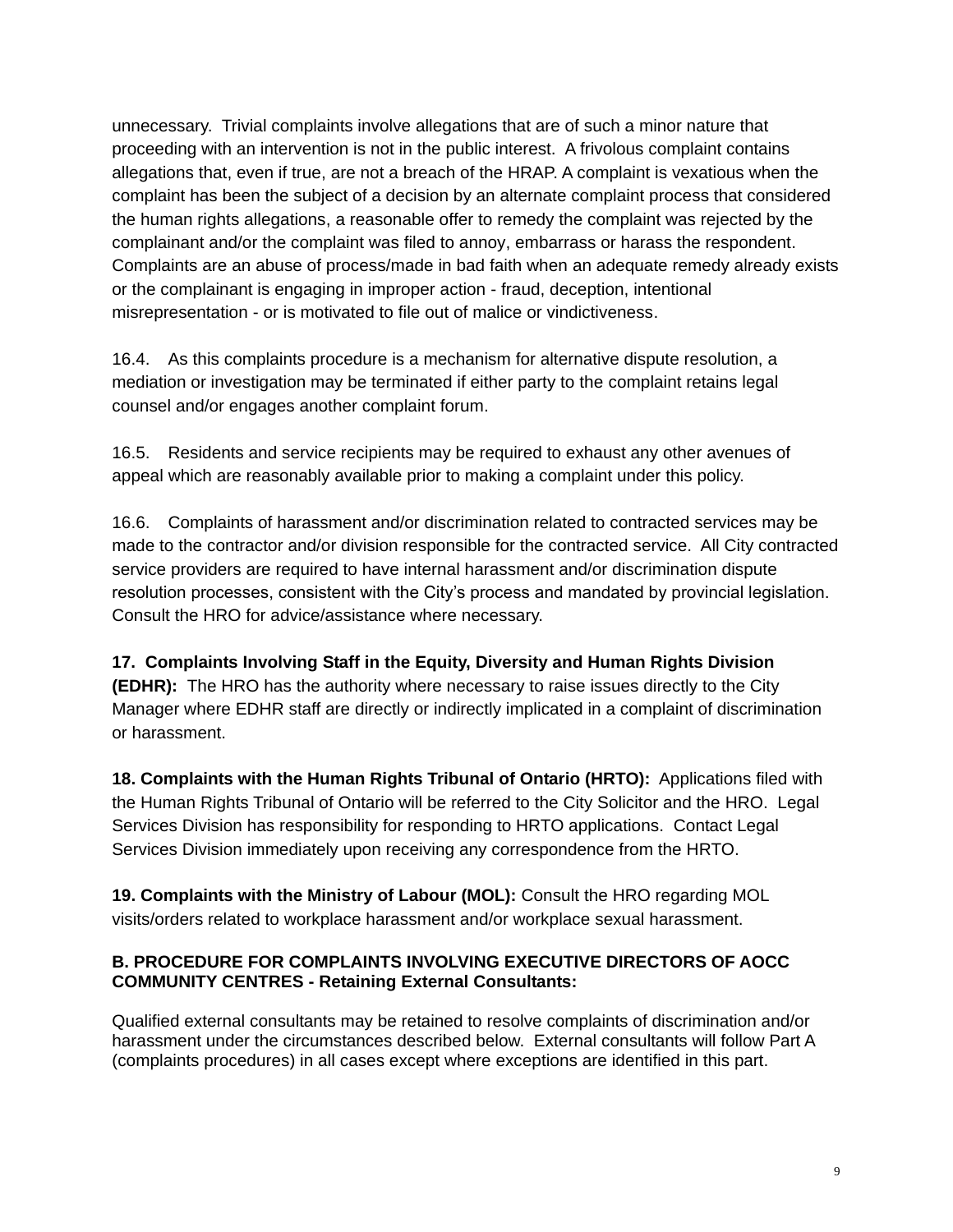1. **Complaints Involving Executive Directors of AOCC Community Centres:** A complaint received by the HRO or the Community Centre Board of Management about the "direct personal behaviour" of the Executive Director of a Community Centre listed above, should be in writing, signed by the complainant. Where necessary and appropriate, the HRO may assist in drafting the complaint.

**1.1. Complaint Assessment:** The Community Centre Board of Management must forward any complaint/details involving an executive director to the HRO.The HRO will assess the merits of the complaint in consultation with Legal Services staff to determine whether to retain an external consultant*.* Where it is determined that the complaint warrants further investigation, the HRO in consultation with others as necessary, will retain a qualified external consultant and determine the scope of and manage the contract of the consultant.

**1.2. Notification of Complaint:** The HRO will notify the Board Chair of the complaint investigation. In consultation with the HRO, the Board Chair may assign a designate person or body such as a human resources committee for the duration of the investigation. The external consultant shall notify the persons named in the complaint of the specific allegations against them as soon as possible thereafter.

**1.3. Authority and Duties of the External Consultant:** The scope of the external consultant's authority to investigate and/or attempt to settle the complaint, to speak with anyone, examine any documents and enter any work location relevant to the complaint for the purposes of investigation or settlement will be set out in the terms of the contract in accordance with City Policies.

**1.4. Interim Reports and Discontinuance of Complaint:** The external consultant may make interim reports to the HRO as required, to address instances of interference, obstruction, retaliation, or breaches of confidentiality encountered by the external consultant while dealing with a complaint under the HRAP. Upon receipt of the complaint, or at any point during the investigation/mediation, the external consultant may submit a report to the HRO making a recommendation to stop dealing with a complaint where: the complaint is trivial, frivolous, vexatious or made in bad faith; or, having regard to all the circumstances, further investigation of the matter is unnecessary. The HRO in consultation with the Board Chair or designate may approve or reject the recommendation after considering submissions from the parties to the complaint.

**1.5. Other Avenues of Redress:** The HRO may decide to postpone, suspend or cancel any investigation into a complaint under the HRAP if it is believed that the investigation would duplicate or prejudice another avenue of complaint (see "jurisdiction section above).

**1.6***.* **External Consultant's Final Report:** The HRO shall provide the Board Chair or designate with a final report outlining the findings, conclusions, recommended corrective action, or terms of settlement, within 90 days of the making of the complaint. The HRO may grant an extension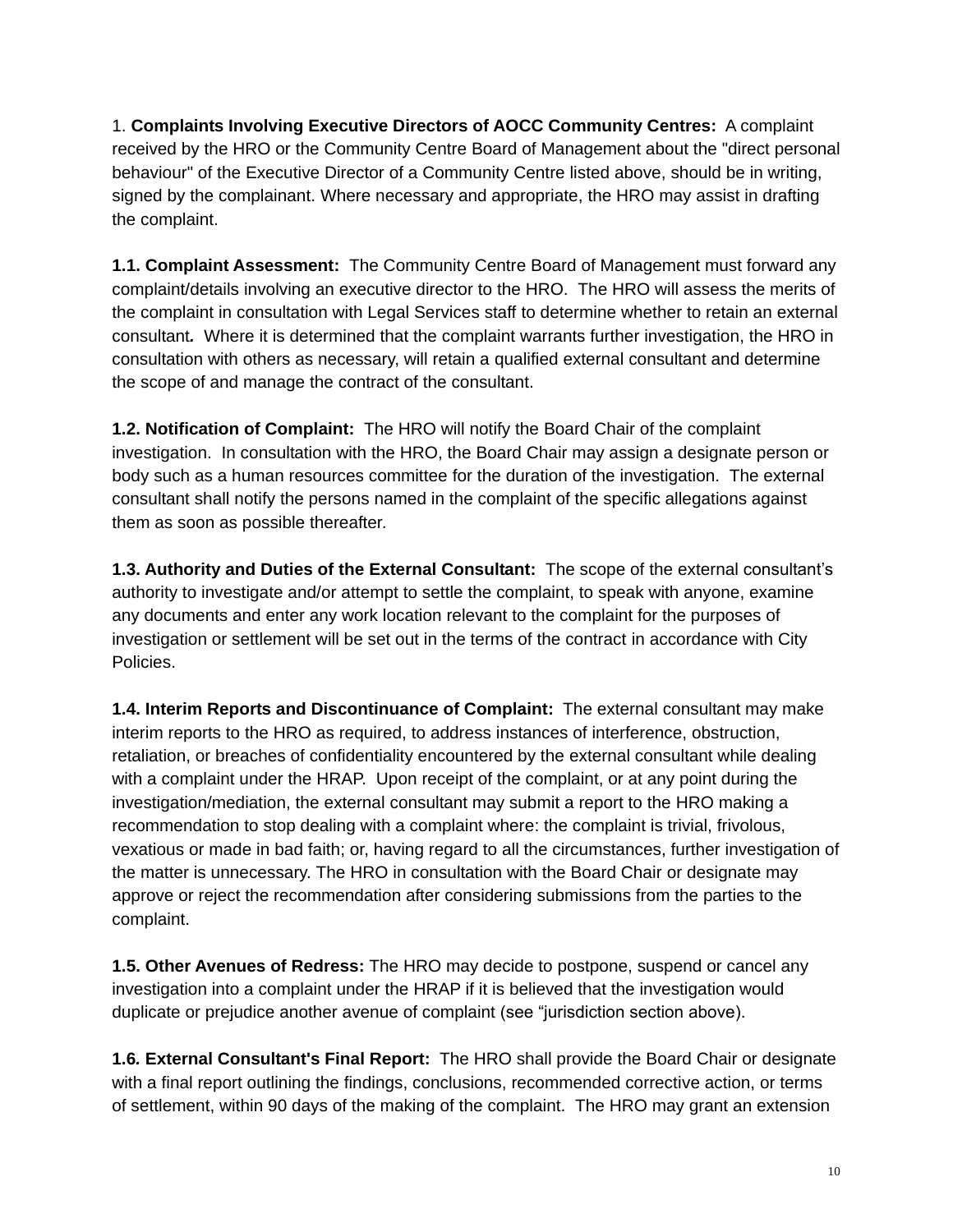of time upon the request of the external consultant. The complainant and respondent will be given 30 days to review and comment on the final report. Comments are to be sent to the Board Chair or designate.

The Board C hair in consultation with the appropriate City officials, e.g., Legal Services Division will review the final report and any comments received from parties, in camera and may approve, change or reject any proposed terms of settlement or recommended corrective action before making any decision on the matter.

**1.7. Final Decision:** Final decisions about complaints involving the executive director will be made by the Board Chair in consultation with the appropriate City officials (e.g., the HRO,, Legal Services Division, etc.)

**2. Systemic Concerns/Conflict with HRO staff:** An external consultant may be considered where there is a potential conflict between the HRO's staff and the parties involved in the complaint or where there are systemic or ongoing human rights issues that have not been appropriately remedied by internal interventions. The decision on whether to refer a complaint to an external consultant will be within the sole discretion of the Director of EDHR in consultation with others as necessary. Where a complaint under this section is referred to an external consultant, the scope and authority of the external consultant will be determined by the Director of EDHR. Part B Paragraphs 1.4, 1.5 and 1.6 (above) will apply with necessary modifications. Final decisions will be made by the Board Chair in consultation with the Director of EDHR and others as appropriate. The affected AOCC Community Centre is responsible for paying all fees related to the external consultant's investigation or mediation.

**3. Complaints Involving Staff of the HRO:** Complaints of discrimination and/or harassment made by or regarding the direct personal behaviour of staff of the HRO may be handled by a qualified external consultant at the discretion of the Director of EDHR and/or City Manager. External consultant contracts for investigations or mediations under this section will be administered consistent with section B 2 above with the following exception: final decisions about the complaint will be made by the City Manager and the Director of EDHR.

#### **4. Legal Representation and Costs (Employees Only):**

**(a)** Parties to a complaint under this part have the right to receive advice/consult a representative of their choice, including legal counsel, unless they are subject to a collective agreement that provides for union/association representation.

**(b)** The related legal costs incurred by a respondent under this section will be reimbursed up to \$6,500.00 in all cases in which the external consultant concludes that there has been no violation of the HRAP.

**(c)** The related legal costs incurred by a complainant under this section will be reimbursed up to